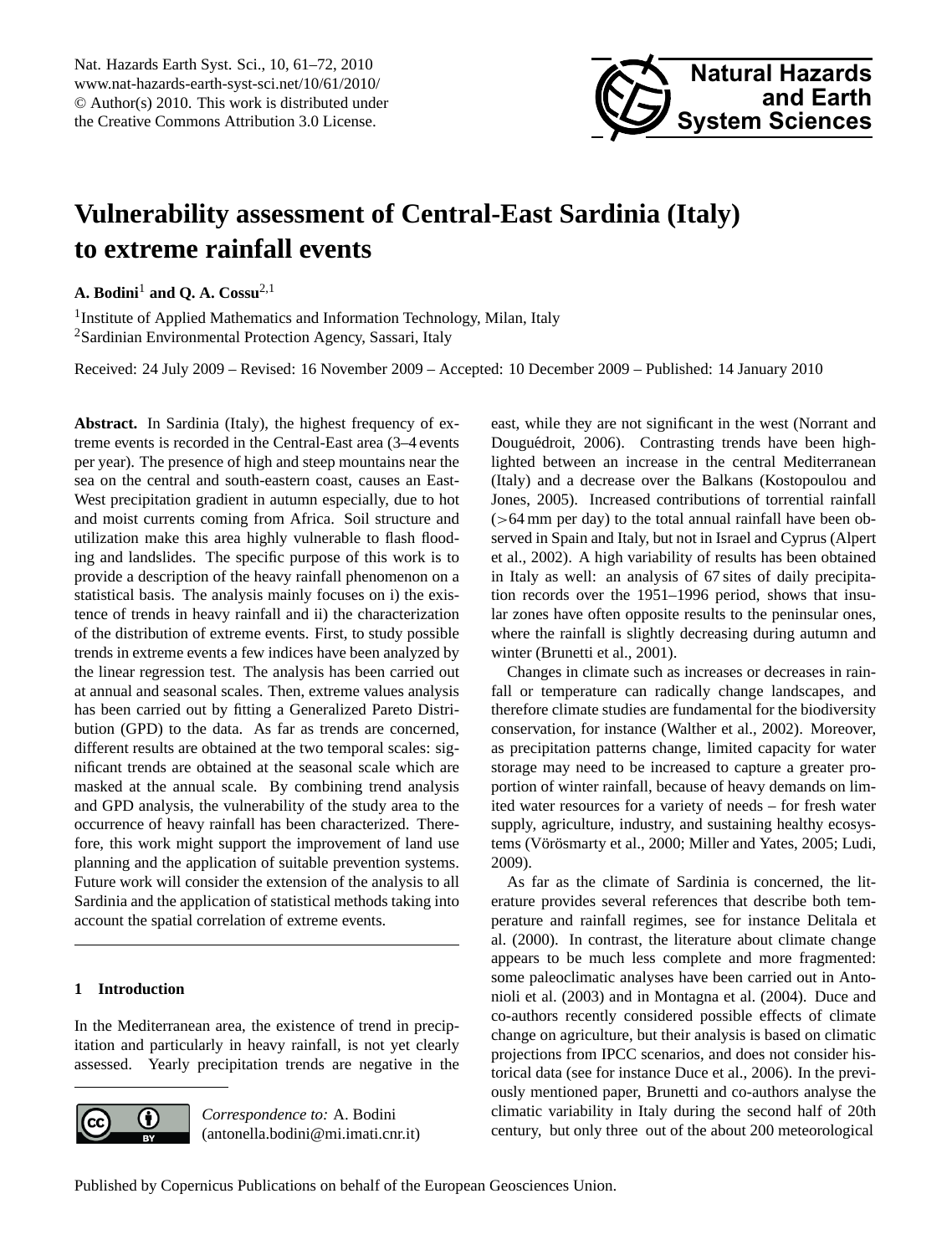stations available in Sardinia are considered (Capo Bellavista, Cagliari and Sassari). These stations are very far from each other so that, due to the complex orography of the island, the results coming from this analysis cannot be considered as fully representative. Therefore, an extended analysis of Sardinian rainfall has been undertaken focusing on trends. In this paper we present the results obtained for Central-East Sardinia, the area of Sardinia recording the highest frequency of extreme events. In the past and in this area, extreme events like the 1951 flood (14–19 October) resulted in rain accumulation that was comparable with monthly or even yearly averages. In the last five years in particular, several exceptional events occurred, often producing flash floods. In November 2008, even two severe events caused floods in the same area: to face heavy damages to private houses, household goods, public infrastructure and agriculture, the Regional Government allocated over 70 million  $\epsilon$  (source: Regional Government of Sardinia).

The aim of this work is to statistically analyse possible rainfall trends with emphasis on the occurrence and intensity of extreme events. This joint analysis, which is not usual in the relevant literature, can provide a few indications useful to define the areas which are highly vulnerable to the occurrence of extreme events, on a statistical basis. In fact, extreme events are one of the main components concurring to define the hydrogeological risk. Hydrogeological risk is indeed the term commonly used to sum up the effects of naturally-occurring physical phenomena implying the possibility of a loss or damage for human life, assets, activities and production capacity. The composite nature of this definition requires a multi-disciplinary approach and this work should be considered as an essential part of any procedure aiming at assessing hydrological hazard in Sardinia. To our knowledge, no studies have been undertaken to date about flood or landslide triggering factors in Sardinia, and this work should represent a starting point.

# **2 Study area**

Sardinia is the second largest island of the Mediterranean. With a forest cover of 50.36%, higher than the national average, and 1870 km of coastal development, Sardinia represents an ecoregion of the central Mediterranean, together with Sicily, Corsica and Malta. It hosts 25 000 species of plants and about 75% of the insects in Europe, as well as a high number of endemic species. These features have made tourism the primary economic activity in Sardinia and therefore, the environmental knowledge and preservation must be of primary importance.

The study area is shown in Fig. 1. It includes most part of the Province of Ogliastra and is divided into three hydrologic basins. The analysis focuses on the basin named hereafter Coastal Basin (indicated as "Minori tra Cedrino e Flumendosa" in Fig. 1); a few neighbouring stations to



**Fig. 1.** Location of the meteorological stations, on an orographic representation of the study area obtained by a Digital Elevation Model. The darker the colour the higher the altitude.

the north (Cedrino Basin) and west (Flumendosa Basin) have also been selected to provide a complete overview of the area, which thus includes important mountainous areas of Sardinia (Supramonte and Gennargentu mountain group, 1828 m a.s.l.). An elevation of over 1000 m, steep slopes (up to 40%) and a short distance from the sea (10–15 km) give indeed rise to an important orography which, together with rock structure and soil permeability, makes the study area vulnerable to weather conditions. For a geomorphological description of the area see De Waele (2008).

In autumn and winter especially, the Coastal Basin is strongly affected by a particular synoptic situation which corresponds to a European blocking, characterized by a split of westerly flow at all levels. A part of the Atlantic flow is forced to pass over Northern Africa and, due to cyclonic circulation, it crosses the southern part of the Mediterranean Sea, increasing its potential instability because of the relatively high sea surface temperature (Chessa et al., 1999). This flow finally impinges on the eastern part of Sardinia, where the steep mountains lying near the coastline, allow orographically induced precipitations that decrease with an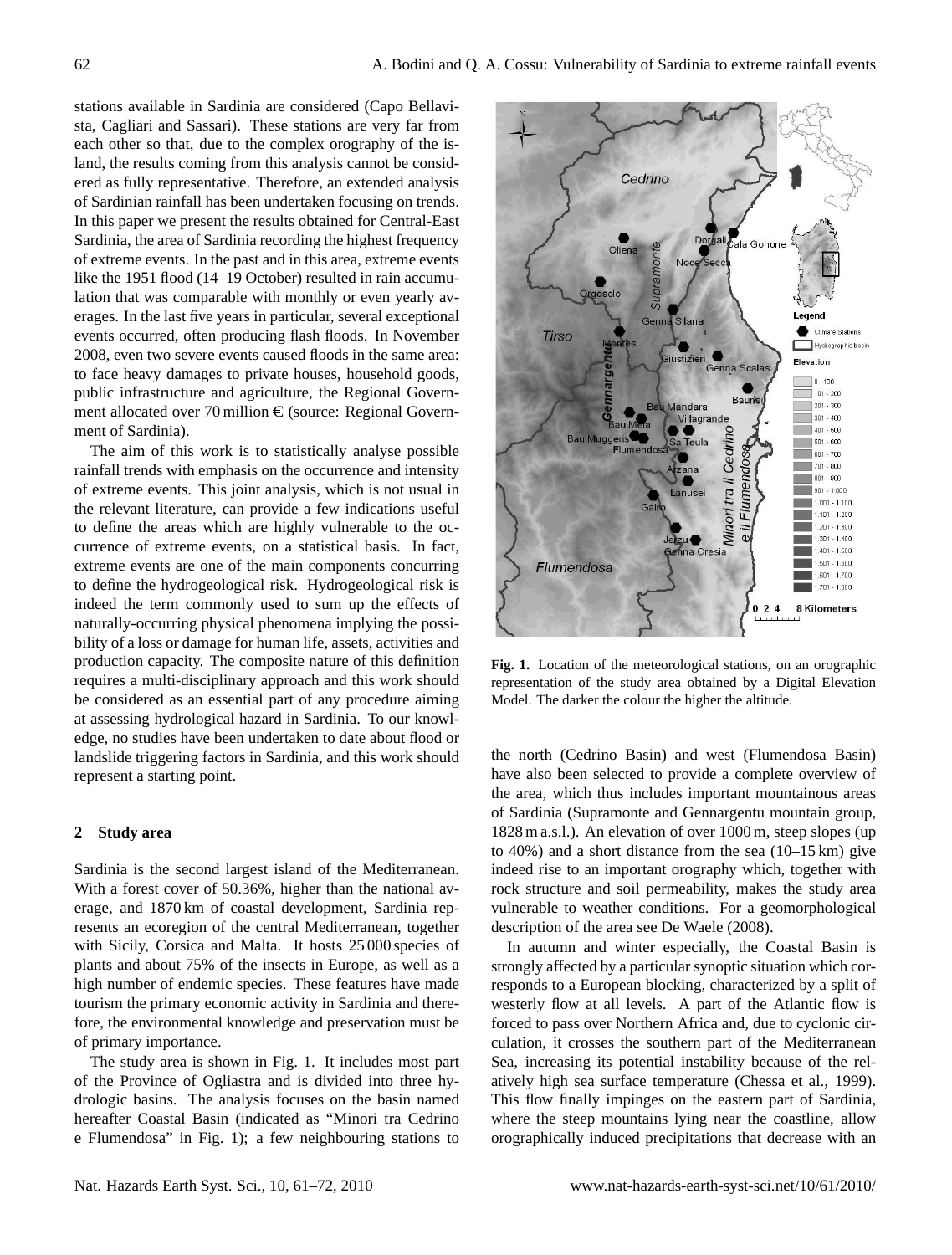| Basin   | <b>Station</b>       | <b>UTM</b><br>Est | <b>UTM</b><br>Nord | Sea Dist.<br>(m) | Altitude<br>(m a.s.l.) | Slope<br>(% ) | Aspect<br>(polar degrees, 0=N) | Aspect<br>(East-West) |
|---------|----------------------|-------------------|--------------------|------------------|------------------------|---------------|--------------------------------|-----------------------|
|         | Arzana (AR)          | 545220            | 4418935            | 13927            | 674                    | 21.38         | 105.26                         | East                  |
|         | Baunei (BA)          | 556830            | 4431475            | 3287             | 480                    | 18.56         | 225.00                         | West                  |
|         | Cala Gonone (C.G.)   | 554250            | 4459575            | 46               | 25                     | 17.00         | 143.97                         | East                  |
| COASTAL | Genna Cresia (G.C.)  | 547430            | 4404065            | 9928             | 272                    | 38.24         | 258.69                         | West                  |
|         | Genna Silana (G.S.)  | 543330            | 4445715            | 10915            | 1010                   | 14.25         | 52.13                          | East                  |
|         | Jerzu(J)             | 543880            | 4406265            | 13712            | 550                    | 3.54          | 45.00                          | East                  |
|         | Lanusei $(L)$        | 546040            | 4414695            | 12288            | 595                    | 35.58         | 18.43                          | East                  |
|         | Sa Teula C. (S.T.C.) | 546200            | 4423875            | 12407            | 251                    | 14.28         | 113.20                         | East                  |
|         | Villagrande (V)      | 543350            | 4423775            | 15257            | 679                    | 23.35         | 74.48                          | East                  |
|         | Dorgali (D)          | 550160            | 4460385            | 3972             | 387                    | 11.86         | 288.43                         | West                  |
|         | Noce Secca (N.S.)    | 548990            | 4456365            | 4161             | 504                    | 45.63         | 359.22                         | West                  |
|         | Oliena $(O)$         | 534460            | 4458585            | 18841            | 378                    | 12.02         | 332.10                         | West                  |
| CEDRINO | Montes $(M)$         | 533700            | 4441725            | 21314            | 1060                   | 23.54         | 100.71                         | East                  |
|         | Orgosolo (OR)        | 530200            | 4450705            | 23148            | 591                    | 19.04         | 23.20                          | East                  |
|         | Gairo (G)            | 539860            | 4412145            | 18612            | 784                    | 10.08         | 299.74                         | West                  |
| FLUM.   | Bau Mandara (B.MA)   | 537650            | 4425925            | 21067            | 812                    | 5.59          | 206.57                         | West                  |
|         | Bau Mela (B.ME)      | 535550            | 4427025            | 23184            | 812                    | 40.48         | 76.61                          | East                  |
|         | Bau Muggeris (B.MU)  | 536500            | 4422925            | 22122            | 820                    | 21.29         | 183.37                         | West                  |

**Table 1.** Geographic characteristics of the considered pluviometric stations. In brackets, short notation for stations names.

East-West gradient. Precipitation is here more intense than in other areas of Sardinia: major rain storms often follow dry periods and can succeed each other at short intervals and with the same epicentre, causing therefore serious environmental damage, deaths, the destruction of houses, land and dead cattle. The important geomorphic changes following the more recent floods, like modifications of the rivers bed morphology or movements of great quantities of sediment which have led to a visible landscape modification in many areas, have been studied in Cossu et al. (2007) and in Cossu et al. (2009b).

# **3 Data and methods**

## **3.1 Data**

We analysed daily rainfall data referring to the period 1951–2000, collected at 18 Governmental Hydrographic Service mechanic pluviometric stations and available at the Sardinian Environmental Protection Agency (henceforth ARPAS, Agenzia Regionale per la Protezione dell'Ambiente della Sardegna, in Italian). These stations, listed in Table 1, have at least 40 years worth of data, except for Arzana (39) and Villagrande (31) and do not present long gap of consecutive years. Data were not adjusted for inhomogeneities, but stations were originally quality checked by ARPAS and further by the authors, through the analysis of the temporal and spatial coherence of several summaries of the data, including the indices analysed in the following. This procedure allowed to discard four stations (Gairo, Lanusei, Montes and Orgosolo) from trend analysis; for more details, see Bodini

and Cossu (2008). Annual records containing more than 8% missing values (about one month) were discarded. Remaining years were further checked, to discard those with short gaps due to the possible occurrence of extreme events. The spatial coherence of the latter was also examined, looking for an explanation (e.g., different local orography) of possible particular behaviours. If such an explanation was not found, those days were considered as missing.

## **3.2 Methods**

A threshold of 1 mm has been applied to define a rainy day (e.g. Brunetti et al., 2004; Frich et al., 2002). The following indices have been considered at the annual scale:

- relative frequency of rainy days ( $\geq$ 1 mm), F;
- **–** total precipitation, TP;
- **–** mean precipitation in a rainy day, or precipitation intensity, PI;
- **–** daily maximum, M;
- **–** maximum 5-day precipitation total; R5D
- **–** percentile of order 0.95 (calculated from wet days), q95;
- **–** relative frequency of days with precipitation ≥10 mm; R10;
- **–** maximum number of consecutive dry days (<1 mm), CDD.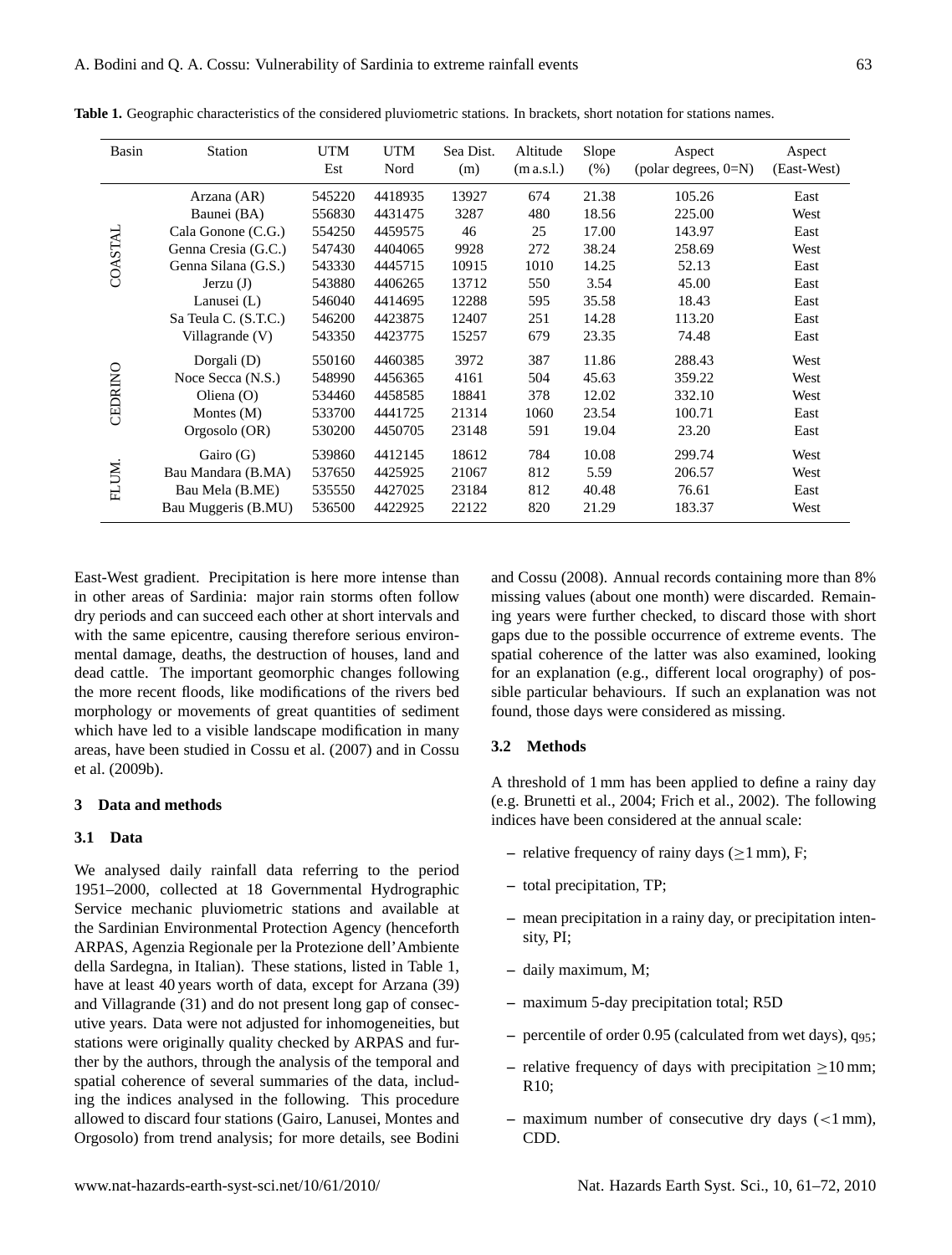The relative frequency of rainy days and the total precipitation have been considered at the seasonal scale as well, together with the proportion of annual accumulation and annual number of rainy days due to each season. Four seasons have been considered: January–March (JFM), April– June (AMJ), July–September (JAS), and October–December (OND). In Sardinia, a winter season ranging from October to March can be identified (see for instance, Chessa et al., 1999). However, in Bodini and Cossu (2008) differences in the rainfall pattern between the periods OND and JFM have been found which justify the choice of separating the two sub-periods. Similar arguments suggested to separate spring (AMJ) from summer (JAS). An instance of these differences is shown in Fig. 2, and briefly discussed in Sect. 4.1.

Finally, extreme events are here defined as daily totals above the 1951–2000 95th percentile (calculated from wet days), and their behaviour is described at the annual scale by considering:

- **–** annual accumulation, TEP (total extreme precipitation);
- **–** proportion of annual accumulation due to extreme events, defined as TEP/TP, EP (extreme proportion);
- **–** mean of extreme events, EI (extreme intensity).

To define a daily amount as extreme, we chose a sitedependent threshold, so that differences among the stations are better taken into account (see Haylock and Nicholls, 2000).

A few remarks about the adopted indices are necessary. CDD, R5D, R10 and PI correspond to four of the five indicators suggested by Frich et al. (2002) for monitoring change in climatic extremes world-wide, and listed by the joint Working Group on Climate Change Detection of the World Meteorological Organization – Commission for Climatology (WMO – CCL) together with the Research Programme on Climate Variability and Predictability (CLIVAR. See Peterson et al., 2001). EP is very similar to the fifth indicator, i.e. the fraction of annual precipitation exceeding the 1961– 1990 95th percentile. The difference between the quantiles computed over the two periods is often negligible, and therefore the two indices can be considered as equivalent. Here, R10 is defined as a proportion rather than an absolute frequency, to take into account the different record lengths, due to missing data. To compute R5D, the rainfall is totalled over 5 consecutive days regardless of how many days are missing in that period. To compute CDD, only complete years have been used.

Linear trends have been checked by the linear regression test with statistical significance equal to 0.05. Due to the high interannual variability, a sensitivity analysis of the influence of very high/low values has been carried out and trends have been considered as significant if they persisted after removing such data.



**Fig. 2.** Mean monthly accumulation (top) and mean frequency of annual maximum occurrence per month (bellow): mean values are averaged with respect to the membership basin.

Gamma distributions have been fitted to wet days, according to Osborn and Hulme (2002). However, a poor fit was generally obtained, due to the presence of very high values that cannot be accounted for, by the tails of the Gamma family. This confirms the need of modelling daily rainfall data by a different distribution, as suggested in Betrò et al. (2008). Therefore, we limited our attention to modelling heavy rainfall, by applying the Extreme Values Theory. Due to the shortness of annual time series, an analysis over threshold has been preferred, to reduce the information wastage induced by the analysis of annual maxima only. Based on asymptotic theory, a Generalized Pareto Distribution (GPD)

$$
P(X_i - u > x | X_i > u) = (1 + \xi x/\sigma)^{-1/\xi} \text{ if } \xi \neq 0
$$
  
=  $\exp(-x/\sigma)$  if  $\xi = 0$  (1)

approximates the distribution of excesses (or exceedances)  $X_i - u$  for a large enough threshold u, where  $X_i$  denotes independent and identically distributed daily rainfall amounts. The validity of such approximation also for dependent random variables has been proved by Leadbetter (1974), provided that there is no long-range dependence of high-level exceedances. Parameter  $\xi$  in (1) coincides with the shape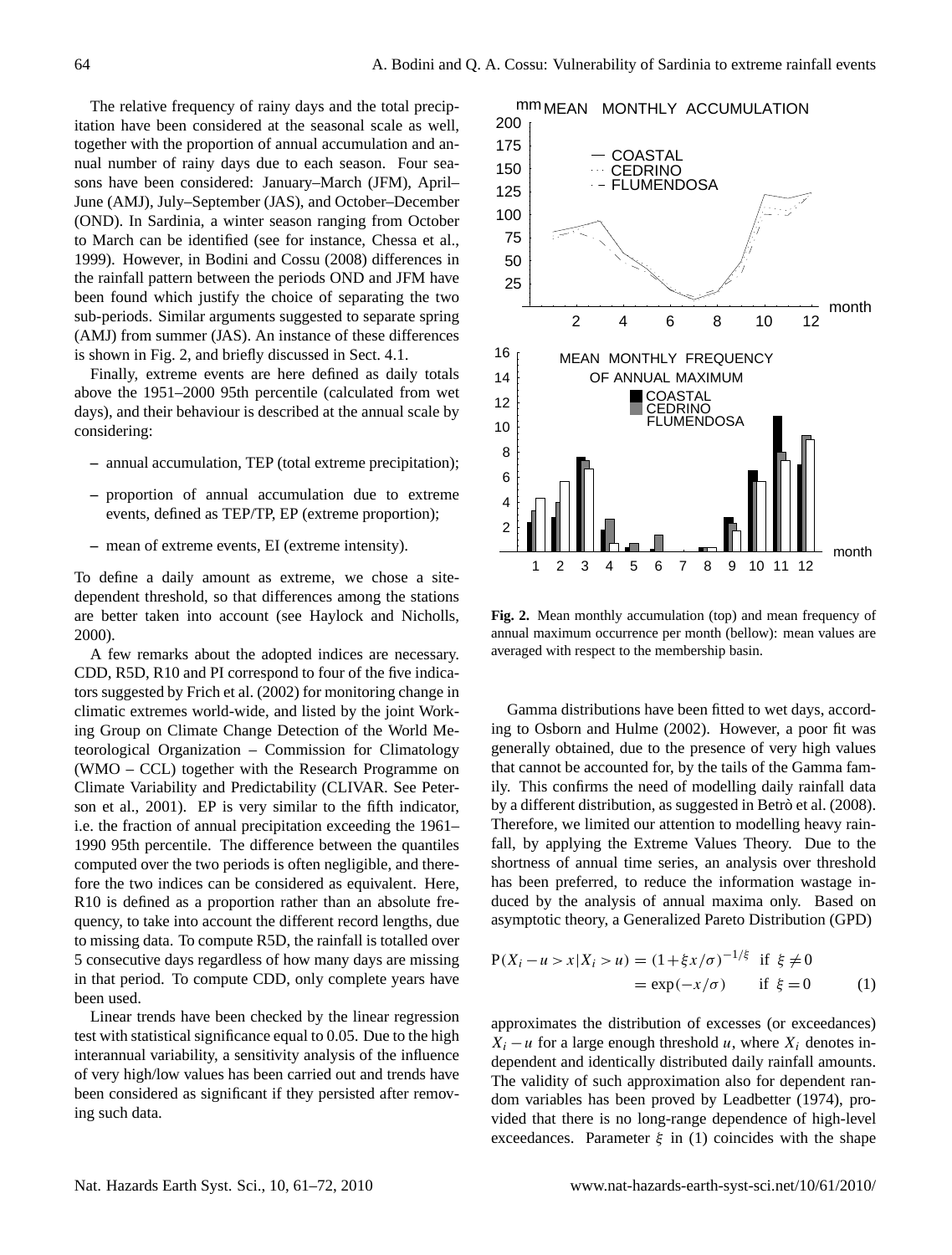| Basin   | <b>Station</b>      | Record<br>n | F<br>$n^*$ | TP<br>mm | M<br>mm | PI<br>mm | R <sub>5</sub> D<br>mm | R <sub>10</sub><br>$n^*$ | <b>CDD</b><br>n | $q_{95}$<br>mm | <b>TEP</b><br>mm | EP<br>$\%$ | EI<br>mm | EF<br>n |
|---------|---------------------|-------------|------------|----------|---------|----------|------------------------|--------------------------|-----------------|----------------|------------------|------------|----------|---------|
|         | Arzana              | 39          | 75.2       | 1020.9   | 141.5   | 13.5     | 244.5                  | 25.0                     | 57.3            | 49.3           | 396.8            | 36.2       | 88.5     | 4.3     |
|         | Baunei              | 49          | 63.1       | 973.8    | 140.3   | 15.3     | 251.4                  | 23.2                     | 63.7            | 62.0           | 369.9            | 33.9       | 96.4     | 3.4     |
|         | Cala Gonone         | 42          | 64.0       | 625.5    | 79.0    | 9.6      | 138.7                  | 18.2                     | 58.6            | 34.8           | 221.4            | 32.4       | 56.3     | 3.7     |
| COASTAL | Genna Cresia        | 47          | 65.0       | 932.1    | 126.7   | 14.3     | 222.3                  | 25.5                     | 68.7            | 50.5           | 340.0            | 32.2       | 83.4     | 3.6     |
|         | Genna Silana        | 42          | 79.3       | 1110.8   | 146.9   | 14.1     | 247.8                  | 27.5                     | 50.3            | 53.7           | 429.9            | 34.9       | 96.1     | 4.1     |
|         | Jerzu               | 44          | 76.6       | 860.7    | 98.9    | 11.2     | 164.0                  | 23.9                     | 62.1            | 39.8           | 297.3            | 31.9       | 67.0     | 4.4     |
|         | Sa Teula Centrale   | 47          | 72.0       | 976.0    | 136.3   | 13.5     | 232.1                  | 25.2                     | 57.9            | 48.4           | 387.9            | 35.8       | 92.0     | 4.2     |
|         | Villagrande         | 31          | 60.2       | 1067.7   | 150.8   | 17.8     | 258.3                  | 27.8                     | 74.0            | 66.7           | 380.3            | 32.3       | 110.0    | 3.2     |
|         | Dorgali             | 47          | 60.7       | 841.4    | 122.8   | 14.1     | 212.7                  | 20.7                     | 67.4            | 53.6           | 315.0            | 32.4       | 86.0     | 3.2     |
| CEDR.   | Noce Secca          | 40          | 60.7       | 883.8    | 127.5   | 14.4     | 218.8                  | 22.4                     | 66.0            | 55.4           | 319.7            | 33.1       | 92.8     | 3.1     |
|         | Oliena              | 48          | 56.1       | 740.8    | 102.4   | 13.2     | 180.5                  | 21.8                     | 70.8            | 42.7           | 252.1            | 29.6       | 75.2     | 3.1     |
|         | Bau Mandara         | 40          | 70.1       | 784.7    | 90.5    | 11.2     | 152.6                  | 22.8                     | 63.2            | 37.1           | 271.8            | 29.6       | 61.5     | 3.8     |
| FLUM.   | Bau Mela            | 41          | 70.3       | 810.4    | 108.8   | 11.5     | 175.6                  | 23.0                     | 61.2            | 38.7           | 299.2            | 31.7       | 70.4     | 3.7     |
|         | <b>Bau Muggeris</b> | 43          | 75.2       | 823.8    | 111.0   | 10.8     | 185.6                  | 21.4                     | 55.0            | 38.5           | 309.5            | 32.5       | 72.2     | 3.9     |

**Table 2.** Relevant climatic values at the selected stations: period 1951–2000.

<sup>∗</sup> Mean proportion · 365.25.

parameter of the Generalized Extreme Values (GEV) distribution which can be fitted to annual maxima,

$$
P\left(\max_{1 \leq i \leq n} X_i \leq z\right) = \exp\left\{-\left[1 + \xi\left(z - \mu\right)/\sigma\right]^{-1/\xi}\right\} \tag{2}
$$

with  $-\infty < \xi$ ,  $\mu < +\infty$ ,  $\sigma > 0$  and  $\{z : 1 + \xi (z - \mu)/\sigma > 0\}$ . Therefore, in (1) Fréchet-type ( $\xi > 0$ ), Weibull-type ( $\xi < 0$ ) and Gumbel ( $\xi = 0$ ) distributions can be recognized. Scale parameter  $\sigma$  in (1) differs from the analogous term in (2), even if they are related. The threshold  $u$  is usually chosen by a visual inspection of both mean residual life plots and plots of the estimated parameters as functions of  $u$ . Possible trends and seasonality can also been included in model (1). For details, see Coles (2001, Ch. 4).

The toolkit extRemes (Gilleland and Katz, 2005) of the free software R has been used for computations.

#### **4 Results**

#### **4.1 Climate of the study area**

Table 2 reports climatic values of several indices. Compared with Table 1, it shows that stations at the highest altitudes have the highest annual accumulations, according to previous studies. However, this analysis highlights a few peculiarities of the study area with respect to the rest of Sardinia. The most rainy month in the Coastal Basin is indeed October rather than December. Moreover, the March accumulation can be as important as the highest accumulation in autumn. The monthly frequency distribution of annual maximum has a bimodal pattern, with an absolute mode in either November or December, rarely in October, and a relative mode in March, rarely in February. Figure 2 compares the basin averages of the monthly accumulation and of the monthly frequency of annual maxima.

In slightly more detail, looking at Table 2 we can highlight that:

- a) the highest total precipitations  $(>1000 \text{ mm})$  are reached at Arzana, Villagrande and Genna Silana, which are close to the watershed lines and located at the highest altitudes. Arzana and Genna Silana show the highest number of rainy days per year  $(>75)$ , while only 60 days per year are obtained at Villagrande: this contributes to make maximum the precipitation intensity at this station;
- b) Sa Teula Centrale and Baunei have total precipitation close to 1000 mm, despite the lower altitude;
- c) Baunei and Villagrande show the highest extreme percentiles, q95. As percentiles of lower order do not vary substantially among the stations (see Bodini and Cossu, 2008), we can conclude that the daily rainfall distribution has here the heaviest tails. This result is partially confirmed by the GPD analysis (see Sect. 4.3);
- d) Villagrande, Baunei and Genna Silana show the highest extreme intensities (>95 mm);
- e) at Arzana, Jerzu, Sa Teula Centrale and Villagrande more than four extreme events per year occur.

Summing up, Arzana, Baunei, Genna Silana, Sa Teula Centrale and Villagrande can be preliminary identified as the most vulnerable of the stations to heavy rainfall, on a statistical basis.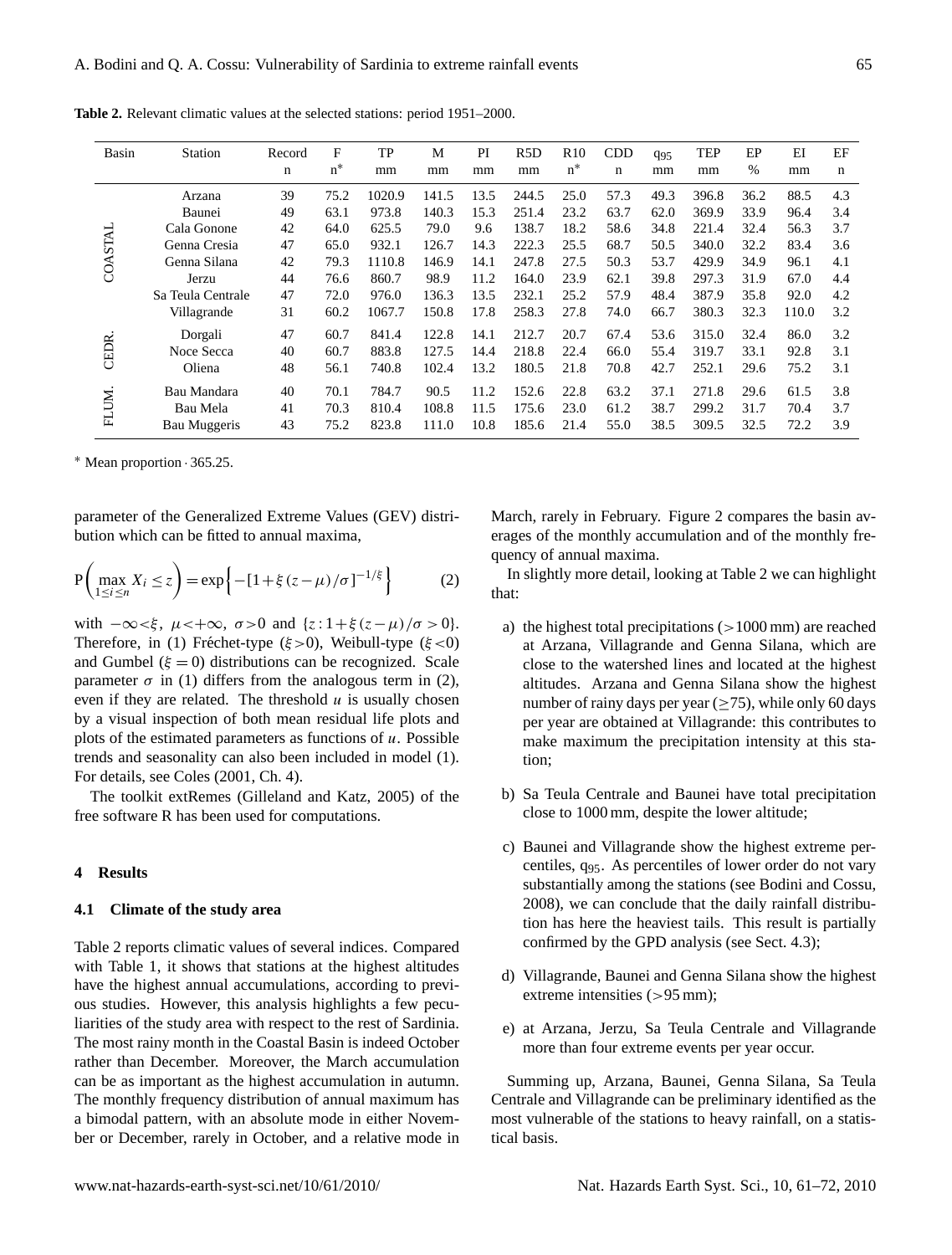## **4.2 Trends**

The Coastal Basin, which is the area of the main interest in this work, shows a substantial lack of trends at the annual scale, as reported in Table 3. However, a diverse situation appears at the seasonal scale (see Table 4): decreasing precipitations are obtained in winter (JFM), while in autumn (OND) a few significant trends are only concerning index F. This is particularly important as OND is the period of highest frequency of extreme events. On the contrary, in summer (JAS) and at a lesser extent in spring, the contributions to annual values of TP and F increase. These results suggested to deepen the analysis by examining R5D in autumn and winter, in order to check if precipitations are decreasing due to decreasing extreme precipitations, and by examining CDD in spring and summer, to verify if increased precipitations are able to reduce the length of dry periods. A reduction of R5D in JFM was found, corresponding to decreasing TP, while no trends were found in AMJ and JAS, despite increasing F.

As far as stations neighbouring the Coastal Basin are concerned, Table 3 highlights that those in the Flumendosa Basin show significant decreasing trends in several indices. The opposite sign trend in the frequency of rainy days at Dorgali could imply some kind of error, and therefore we will abstain from any comment on the respective observed trends. In the Flumendosa Basin, decreasing annual accumulations (TP) are observed together with decreasing indices of heavy rainfall (M, R5D, TEP and EI). However, Table 4 suggests that this result can be due to changes in the winter rainfall regime: in JFM, more decreasing trends than in OND are obtained. In particular, decreasing trends are obtained for R5D with significance slightly higher than 0.05. Increasing trends for CDD are obtained in spring (AMJ).

In Table 3, differences between early 1950s and late 1990s are also indicated, for significant trends. Relative frequencies are normalized for the number of missing days. These values have to be considered as an indication, rather than as a trend quantification. Indeed, noticeable differences in TP or TEP for instance, are often caused by the occurrence of extreme events of exceptional intensity in 1951 and, more in general, in early 1950s. Particularly high values obtained for stations in the Flumendosa Basin can question the obtained results, and suggest lack of homogeneity rather than an effective climate change signal. From all the checks we carried out, we could simply argue that if changes or transfers of rain gauges have occurred, they occurred almost simultaneously and caused the same effect on all the three stations. Researches, we conducted in collaboration with Regional Authorities, were not sufficient to find any useful information, however the statistical analysis we are conducting on other stations of the same basin highlights, that all the basin is affected by trends, see Cossu et al. (2009a).



**Fig. 3.** Plot of estimated GPD parameters  $\xi$  (below) and  $\sigma$  (top) as functions of threshold  $u$ , at annual scale. According to the theory, linearity would be expected. Vertical bars represent the variance of the estimates as function of  $u$ .

### **4.3 GPD analysis of heavy rainfall**

As illustrated in Sect. 4.2, both Coastal and Cedrino basins show a substantial lack of significant trends in the indices we considered to describe heavy rainfall. This permitted to carry out the GPD analysis under the hypothesis of stationarity. Owing to observed trends in the Flumendosa Basin, a linear trend in the location parameter of the GEV model for annual maxima has been considered  $(\mu(t) = \mu_0 + \mu_1 t,$ see (2)) and its significance checked by likelihood ratio test: the *p*-value is always  $>0.50$  and therefore we can assume that trends reported in Sect. 4.2 do not have impact on the extreme values models. A trend in the GEV model rather than in the adopted GPD model has been considered as the behaviour of the annual maximum series turns out to be generally consistent with that of the series over threshold (see Sect. 3.2). Seasonality was significant (likelihood ratio test) for almost all the stations as expected, and then we concentrated on the period from September to April, the period of highest occurrence of heavy rainfall. As far as Noce Secca is concerned, both the mean residual life plot and the plots of estimated parameters ( $\xi$  and  $\sigma$ ) against the threshold u suggested that the GPD model is not adequate. The latter plots are displayed in Fig. 3: from the Extreme Value theory, linearity is expected for well-fitting models (see Coles, 2001, Ch. 4.).

Summing up, a GPD analysis has been carried out on seasonal data under the hypothesis of stationarity for all but one of the stations. Table 5 reports the adopted thresholds: these are lower than values q<sup>95</sup> used in the previous Sections to describe extreme events (see Table 2). Indeed, modelling requires more data, i.e. lower thresholds, to guarantee good estimates (narrow confidence intervals).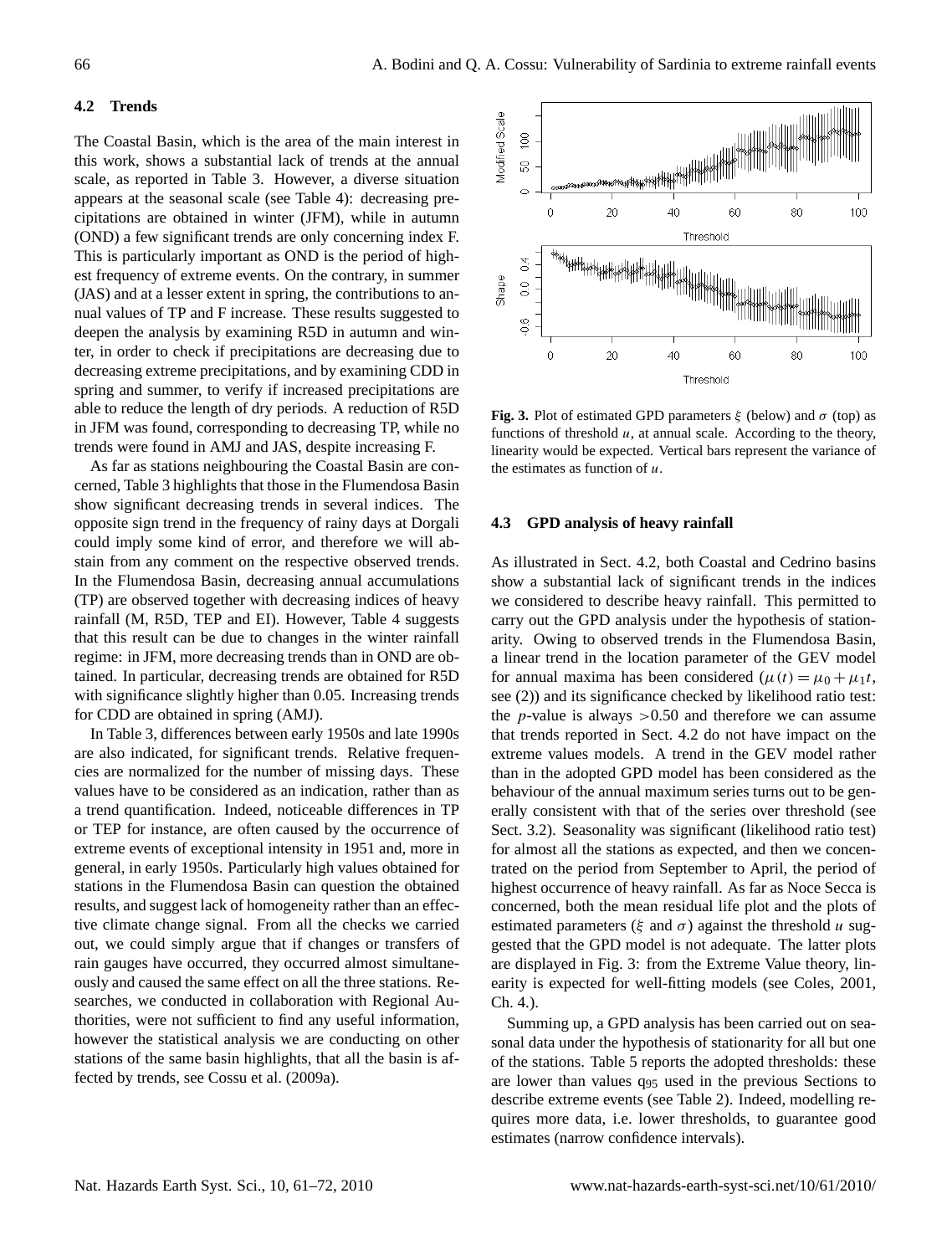|                         |                                    |           |      | ${\tt COASTAL}$ |                             |         |         |                                    |                          | <b>CEDRINO</b> |              |         | <b>FLUMENDOSA</b> |                 |
|-------------------------|------------------------------------|-----------|------|-----------------|-----------------------------|---------|---------|------------------------------------|--------------------------|----------------|--------------|---------|-------------------|-----------------|
| Index                   | ${\sf AR}$                         | $\rm{BA}$ | C.G. | G.C.            | $\mathrm{G.S.}$             | $\bf J$ | S.T.C.  | $\mathbf V$                        | D                        | N.S.           | $\mathbf{O}$ | B. MA   | B. ME             | $\mathbf B.$ MU |
| $\rm F$                 | $\overline{\phantom{m}}$<br>(13.6) |           |      |                 | $\qquad \qquad -$<br>(12.0) |         |         | $\overline{\phantom{0}}$<br>(19.2) | $\dagger$<br>(10.2)      |                |              | (9.6)   | (26.6)            |                 |
| ${\rm TP}$              |                                    |           |      | (198.7)         |                             |         | (153.0) |                                    | $\overline{\phantom{a}}$ |                |              | (288.2) | (338.0)           | (177.8)         |
| $\mathbf{P}\mathbf{I}$  |                                    |           |      |                 |                             |         |         |                                    | (11.6)                   |                |              |         |                   |                 |
| $\mathop{\mathrm{CDD}}$ |                                    |           |      |                 |                             |         |         |                                    |                          |                |              |         |                   |                 |
| $\mathbf M$             |                                    |           |      |                 |                             |         |         |                                    |                          |                |              | (64.2)  |                   |                 |
| R <sub>5</sub> D        |                                    |           |      |                 |                             |         |         |                                    |                          |                |              | (218.8) | (220.1)           | (179.6)         |
| $q_{95}$                |                                    |           |      |                 |                             |         |         |                                    | (54.9)                   |                |              |         |                   |                 |
| R10                     |                                    |           |      |                 |                             |         |         |                                    |                          |                |              |         | (3.8)             |                 |
| TEP                     |                                    |           |      |                 |                             |         |         |                                    | (487.4)                  |                |              | (305.2) | (268.6)           | (482.9)         |
| $\rm EP$                |                                    |           |      |                 |                             |         |         |                                    | (24)                     |                |              |         |                   | (25.7)          |
| $\mathop{\rm EI}$       |                                    |           |      |                 |                             |         |         |                                    |                          |                |              | (12.3)  |                   | (29.0)          |

**Table 3.** Significant trends ( $p < 0.05$ ) of indices at the annual scale.  $\dagger$ : increase.  $-$ : decrease. Symbols + and - indicate trends with significance in [0.05, 0.10]. In brackets, variation from early 1950s to late 1990s, according to Sect. 4.2. Frequencies are normalized for missing data.

**Table 4.** Significant trends  $(p<0.05)$  for indices at the seasonal scale.  $\dagger$ : increase.  $-$ : decrease. Symbols + and - indicate trends with significance in [0.05, 0.10].

| Basin       | Station      |    |             | JFM  |     |     |    |   | AMJ  |        |     | JAS    |              |              |  |     | <b>OND</b> |              |              |  |     |
|-------------|--------------|----|-------------|------|-----|-----|----|---|------|--------|-----|--------|--------------|--------------|--|-----|------------|--------------|--------------|--|-----|
|             |              | TP | $\mathbf F$ | TP/y | F/y | R5D | TP | F | TP/y | F/y    | CDD | TP     | $\mathbf{F}$ | $TP/y$ $F/y$ |  | CDD | TP         | $\mathbf{F}$ | $TP/y$ $F/y$ |  | R5D |
|             | AR           |    |             |      |     |     |    |   |      |        |     |        |              | $^{+}$       |  |     |            |              |              |  |     |
|             | BA           |    |             |      |     |     |    |   |      |        |     |        |              |              |  |     |            |              |              |  |     |
|             | C.G.         |    |             |      |     |     |    |   |      |        |     | $^{+}$ | ÷            |              |  |     |            |              |              |  |     |
| COASTAI     | G.C.         |    |             |      |     |     |    | ÷ |      |        |     |        |              |              |  |     |            |              |              |  |     |
|             | G.S.         |    |             |      |     |     |    |   |      |        |     |        |              |              |  |     |            |              |              |  |     |
|             |              |    |             |      |     |     |    |   |      |        |     |        |              |              |  |     |            |              |              |  |     |
|             | S.T.C.       |    |             |      |     |     |    |   |      |        |     |        |              |              |  |     |            |              |              |  |     |
|             | V            |    |             |      |     |     |    |   |      |        |     |        |              |              |  |     |            |              |              |  |     |
|             | D            |    |             |      |     |     |    |   |      |        |     |        |              |              |  |     |            |              |              |  |     |
| CEDR.       | N.S.         |    |             |      |     |     |    |   |      |        |     |        |              |              |  |     |            |              |              |  |     |
|             | $\mathbf{O}$ |    |             |      |     |     |    |   |      |        |     |        |              |              |  |     |            |              |              |  |     |
| <b>FLUM</b> | <b>B.MA</b>  |    |             |      |     |     |    |   |      |        |     |        |              |              |  |     |            |              |              |  |     |
|             | <b>B.ME</b>  |    |             |      |     |     |    |   |      |        |     |        |              |              |  |     |            |              |              |  |     |
|             | <b>B.MU</b>  |    |             |      |     |     |    |   |      | $^{+}$ |     |        |              |              |  |     |            |              |              |  |     |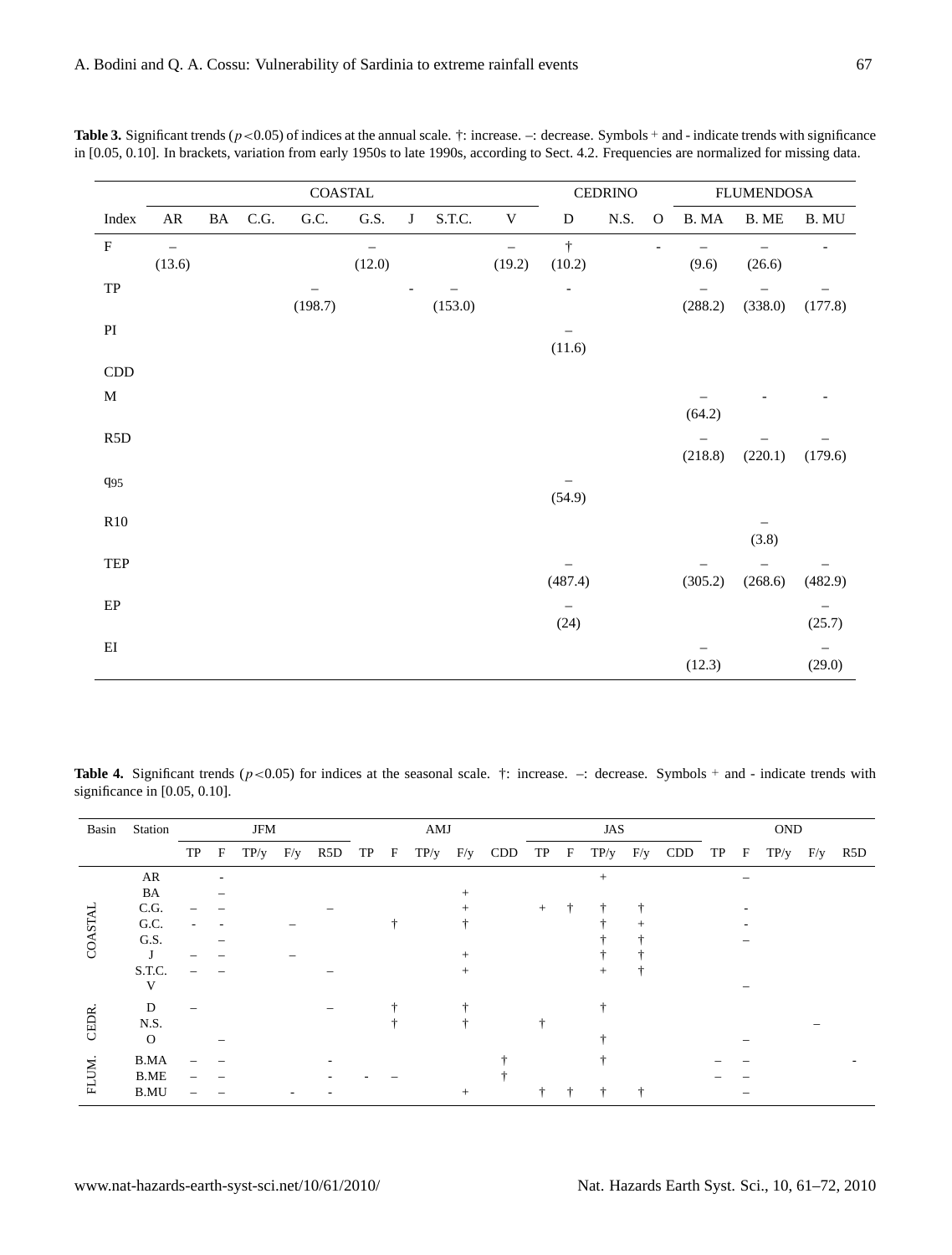| Basin   | Station             | $\boldsymbol{u}$<br>(mm) | exceedances<br>$n$ (%) | ξ     | 95% $CI(\xi)$   | $\sigma$ |
|---------|---------------------|--------------------------|------------------------|-------|-----------------|----------|
|         | Arzana              | 30                       | 254 (3%)               | 0.27  | (0.13, 0.44)    | 28.77    |
|         | Baunei              | 50                       | 188 (2%)               | 0.05  | $(-0.09, 0.24)$ | 46.04    |
|         | Cala Gonone         | 25                       | 188 (2%)               | 0.006 | $(-0.12, 0.18)$ | 25.29    |
| COASTAL | Genna Cresia        | 27                       | 334 (3%)               | 0.30  | (0.17, 0.47)    | 24.85    |
|         | Genna Silana        | 35                       | 248 (2%)               | 0.12  | $(-0.01, 0.29)$ | 42.17    |
|         | Jerzu               | 20                       | 405 (4%)               | 0.27  | (0.15, 0.41)    | 19.59    |
|         | Sa Teula C.         | 20                       | 427 (4%)               | 0.27  | (0.16, 0.41)    | 25.02    |
|         | Villagrande         | 25                       | 234 (4%)               | 0.21  | (0.07, 0.40)    | 34.47    |
|         | Dorgali             | 27                       | 318 (3%)               | 0.18  | (0.05, 0.33)    | 30.95    |
| CEDR    | Noce Secca          |                          |                        |       |                 |          |
|         | Oliena              | 30                       | 191 (2%)               | 0.20  | (0.06, 0.40)    | 31.20    |
|         | Bau Mandara         | 17                       | 336 (4%)               | 0.47  | (0.29, 0.60)    | 13.97    |
| FLUM    | Bau Mela            | 30                       | 163 (2%)               | 0.26  | (0.09, 0.49)    | 31.85    |
|         | <b>Bau Muggeris</b> | 25                       | 227 (3%)               | 0.37  | (0.20, 0.60)    | 23.90    |

**Table 5.** Seasonal analysis: GPD estimated thresholds and parameters. Exceedances numbers are indicated as absolute frequencies and percentages (in brackets) with respect to all the complete records. CIs are based on the profile likelihood method.



**Fig. 4.** QQ-plots showing model departures at Arzana, Genna Silana and Oliena.

Diagnostic plots generally suggest a good fit except for Arzana, Oliena and Genna Silana, as shown in Fig. 4. At Arzana and Genna Silana, this seems caused by an inadequate fitting of some high return time, while only short return times (less than 10 years) are not well fitted at Oliena.

When sampling variability is taken into account by confidence intervals (CIs) as in Table 6, the estimated model turns out to be adequate to explain observed data at Arzana and Genna Silana. Then we did not reject the model. The estimated model at Oliena has not been rejected as the main interest is in higher return levels. Figure 5 shows the three estimated GP distributions.

The estimated shape parameters and their 95% confidence intervals (Table 5) indicate that a Fréchet-type distribution  $(ξ > 0)$  is significantly adequate to describe exceedances at all but three sites: Baunei, Cala Gonone and Genna Silana. Here, we cannot reject the hypothesis of  $\xi = 0$ , this implying a Gumbel distribution. As far as Baunei is concerned, this



**Fig. 5.** Comparison among a few estimated Generalized Pareto distributions. On the x-axis exceedances  $x$  are indicated (in mm), and on the y-axis the estimated probability of the exeedances, according to (1).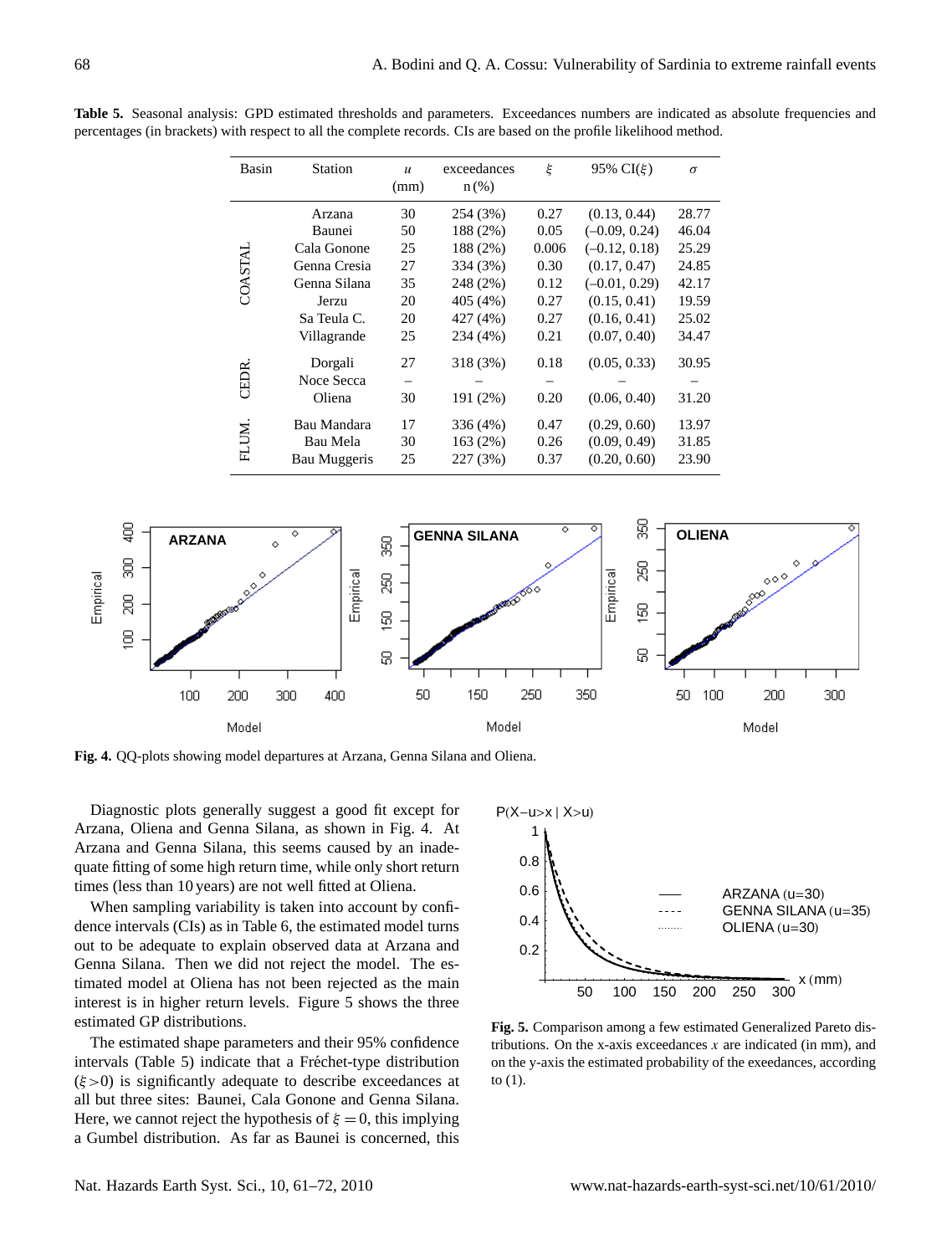result reduces to its true proportions the conclusions coming from Sect. 4.1. In the case of Genna Silana, the confidence interval mostly includes positive values, and the fact that negative values are included as well may be due to the small sample size, (Koutsoyiannis, 2004a, b).

Some relevant return levels and their 95% CIs (by profile likelihood method) are compared in Table 6 and Fig. 6. We considered return levels only up to the 50 year-return time, as the limited availability of data makes 100 year-return levels unreliable, as proved by very large confidence intervals. We can note that Arzana, Genna Cresia and Villagrande in the Coastal Basin, and the stations in the Flumendosa Basin show the largest CIs. As far as Villagrande is concerned, this finding can be due to the smaller number of complete seasonal records (26 only, compared with at least 35) so that the uncertainty of the extrapolated return levels is higher here than at the other stations.

The return times of the EI values indicated in Table 2 have been finally computed in terms of number of daily observations, and are shown in Table 6. For instance, the value of 96.4 mm obtained for Baunei corresponds to a level that is exceeded on average once every 145 days, according to the GPD model estimated at Baunei on a seasonal basis.

#### **5 Discussion**

Daily rainfall data from 14 pluviometric stations located in Central-East Sardinia have been considered in order to capture possible trends of heavy rainfall in an area which is highly sensitive to the occurrence of extreme events. Indeed, the structure and the utilization of the soil make the Coastal Basin and its surroundings very vulnerable to both, desertification (Motroni and Canu, 2005) and damages from flash flood.

The descriptive analysis provides a first measure of the sensitivity of the Coastal Basin to heavy rainfall, which is confirmed by the time-return level assessment. According to GPD analysis, the daily value of 517.4 mm measured during the flood of December 2004 at Villanova Strisali, a station very close to Villagrande, belongs to the confidence interval of the 20 year-return level of the latter station. Although the Generalized Pareto model attaches low (conditional) probability (0.001) to events greater than 517.4 mm and suggests a return time of about 73.5 years, by taking into account all the uncertainty expressed by confidence intervals we will not be surprised by the occurrence of a new similar event in a shorter time.

The trend analysis provides a second sign: in the Coastal Basin, the autumn rainfall has remained essentially unchanged, while decreasing winter rainfall only marginally implies decreasing extreme events. Moreover, dry periods in spring and summer have remained unchanged, despite an increasing contribution of these seasons to both annual accumulation and annual frequency.



**Fig. 6.** Spatial representation of the estimated **(a)** 20 year- and **(b)** 50 year-return levels.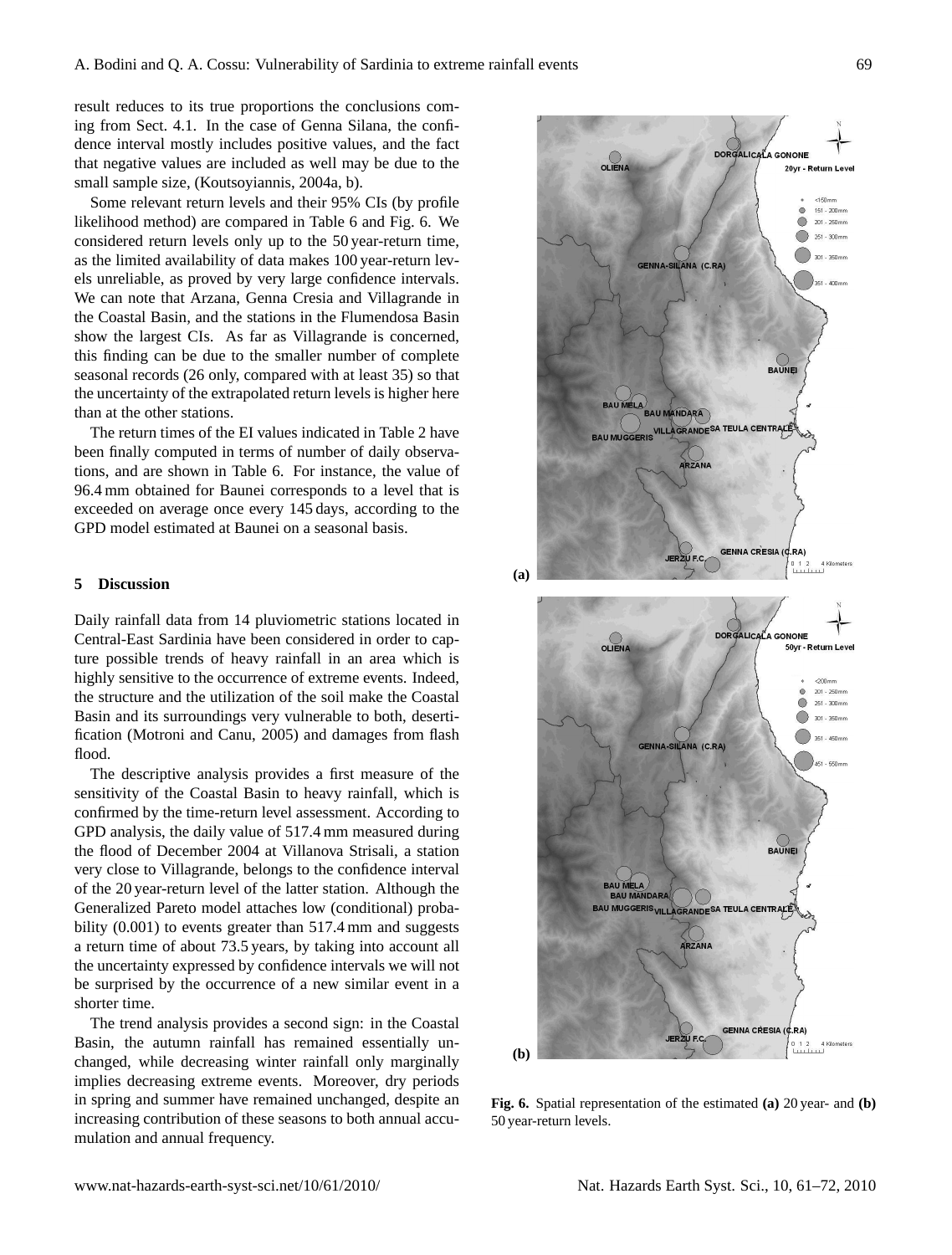| Basin             | <b>Station</b> | 20 years                | 30 years                | 40 years                | 50 years                 | ΕI<br>(mm) | return<br>times |
|-------------------|----------------|-------------------------|-------------------------|-------------------------|--------------------------|------------|-----------------|
|                   | Arzana         | 335.3<br>(252.7, 516.9) | 382.5<br>(279.0, 628.0) | 419.2<br>(298.4, 708.7) | 449.7<br>(314.0, 784.0)  | 88.5       | 160             |
|                   | Baunei         | 280.9<br>(236.4, 379.5) | 304.2<br>(251.1, 429.0) | 321.1<br>(261.2, 467.1) | 334.4<br>(268.8, 498.6)  | 96.4       | 145             |
|                   | Cala Gonone    | 143.4<br>(122.8, 189.1) | 154.0<br>(129.9, 210.5) | 161.5<br>(134.8, 226.7) | 167.3<br>(138.4, 239.9)  | 56.3       | 163             |
| <b>COASTAL</b>    | Genna Cresia   | 333.1<br>(248.4, 513.1) | 384.1<br>(276.4, 624.4) | 424.2<br>(297.4, 717.2) | 457.9<br>(314.5, 798.5)  | 83.4       | 163             |
|                   | Genna Silana   | 308.5<br>(270.0, 500.8) | 339.4<br>(288.7, 574.5) | 362.3<br>(301.9, 632.4) | 380.5<br>(312.1, 680.8)  | 96.1       | 151             |
|                   | Jerzu          | 254.1<br>(195.6, 368.6) | 289.3<br>(216.3, 438.3) | 316.7<br>(231.8, 495.1) | 339.5<br>(244.2, 544.0)  | 67.0       | 146             |
|                   | Sa Teula C.    | 323.4<br>(248.7, 467.1) | 369.9<br>(276.3, 557.1) | 406.1<br>(270.0, 630.7) | 436.2<br>(313.7, 694.1)  | 92.0       | 195             |
|                   | Villagrande    | 358.2<br>(265.2, 581.1) | 403.1<br>(288.7, 692.5) | 437.4<br>(305.7, 783.4) | 465.5<br>(319.2, 861.5)  | 110.0      | 187             |
| CEDRINO           | Dorgali        | 272.0<br>(218.5, 377.8) | 303.2<br>(237.4, 432.9) | 326.8<br>(251.2, 487.5) | 345.9<br>(261.9, 528.4)  | 86.0       | 177             |
|                   | Noce Secca     |                         |                         |                         |                          |            |                 |
|                   | Oliena         | 258.1<br>(202.9, 381.1) | 291.1<br>(222.3, 453.9) | 316.3<br>(236.3, 513.2) | 336.8<br>(247.3, 564.2)  | 75.2       | 199             |
|                   | Bau Mandara    | 303.5<br>(219.2, 510.8) | 364.2<br>(240.5, 650.9) | 414.1<br>(265.0, 773.0) | 457.3<br>(285.5, 883.2)  | 61.5       | 177             |
| <b>FLUMENDOSA</b> | Bau Mela       | 308.7<br>(228.7, 512.7) | 353.3<br>(252.2, 629.5) | 387.9<br>(269.4, 727.6) | 416.6<br>(283.0, 813.8)  | 70.4       | 151             |
|                   | Bau Muggeris   | 358.3<br>(246.2, 643.8) | 423.2<br>(277.1, 820.6) | 475.5<br>(300.5, 974.6) | 520.1<br>(319.5, 1113.5) | 72.2       | 160             |

**Table 6.** Estimated return levels (mm) and their 95% confidence intervals for selected return times, by profile likelihood method. The last two columns report values EI and the corresponding return times, in number of days.

The results we obtained for a few stations in the Flumendosa Basin deserve careful consideration: while the descriptive analysis seems to present a less severe situation, the trend analysis shows that in autumn, extreme events have remained unchanged despite both total precipitation and frequency of rainy days have decreased. Moreover, even dryer springs are obtained. These results indicate that the negative impact of heavy rainfall on the territory can worsen. Negative effects can affect agriculture as well, since the occurrence of extreme events in autumn especially can be a hindrance to usual pasture and grazing management. These few remarks become more relevant when the results of the Extreme Values analysis are considered. Indeed, Table 6 shows that in the Flumendosa Basin, estimated 20-year return levels overcome 300 mm but, by taking into account sampling variability, CIs suggest that even daily rainfall higher than 400/500 mm can occur. In particular, here CIs have the largest upper bounds: they are comparable with those of Villagrande, but more reliable due to the higher number of records.

On the basis on these results, we stress that, as the most recent events have demonstrated, Governmental Authorities for environmental control and local administrators should improve land use planning by also applying suitable prevention systems. This might be done by comparing statistical information about heavy rainfall with several information layers about soil utilization, occurrence of wildfire, degree of urbanization and so on, as in Cossu et al. (2009a). In this respect, seasonal analysis has to be enhanced and time series of daily data modelled, to better understand the annual hydrological cycle, its possible changes and, in turn, their environmental and economic consequences. Moreover, further studies should include the consideration of the spatial dependence of extreme events, by considering multivariate models or spatial models (Coles, 1993; Padoan et al., 2010). This extension is particularly relevant for small study areas like that considered here.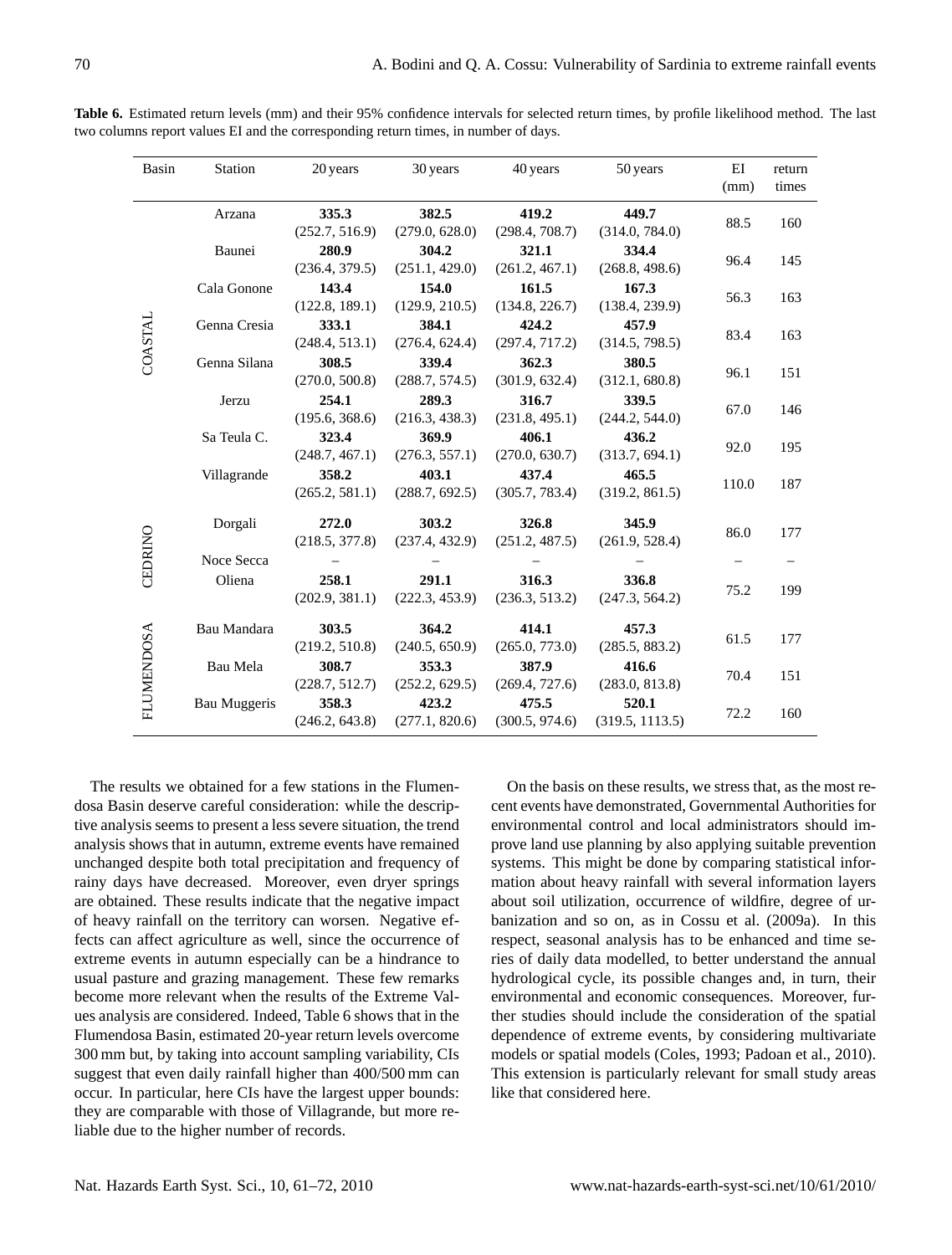On the whole, the results presented here are coherent with those from similar analyses aiming at highlighting possible trends in Italy (Brunetti et al., 2001, 2004; Cislaghi et al., 2005) and, more in general, in the Mediterranean (Norrant and Douguédroit, 2006; Klein Tank and Können, 2003), and indicating that main signals of climate change are not significant. However, a direct comparison with the literature is made difficult by the fact that in this work a small area is considered. The mentioned literature usually presents results for extended areas which, however, often suffer for the sparse coverage of regions. The need of improved and updated time series has been reaffirmed many times, and it appears to be particularly important in areas, like the one considered here, where the orography contributes to determine a local climate. In many mountainous regions indeed, the monthly distribution of rainfall shows individual marked characteristics that make it representative just for a little station's surroundings. This makes even more relevant statistical analyses of observational data like the one presented here, aiming at improving the local climate knowledge and therefore, the understanding and validation capability of general models projections.

*Acknowledgements.* The authors are grateful to the referees for their careful reading of the paper and for useful suggestions, which led to a better and more complete presentation of the stated material, and stimulated future work. The authors would also like to thank G. Puligheddu, head of "Settore Idrografico dell'Assessorato ai Lavori pubblici della Regione Sardegna" for his help in searching for rain gauges metadata.

Edited by: S. Michaelides, K. Savvidou, and F. Tymvios Reviewed by: G. Ghiglieri and another anonymous referee

#### **References**

- Alpert, P., Ben-Gai, T., Baharad, A., Benjamini, Y., Yekutieli, D., Colacino, M., Diodato, L., Ramis, C., Homar, V., Romero, R., Michaelides, S., and Manes, A.: The paradoxical increase of Mediterranean extreme daily rainfall in spite of decrease in total values, Geophys. Res. Lett., 29, 1536, doi:10.1029/2001GL013554, 2002.
- Antonioli, F., Silenzi, S., Gabellini, M,. and Mucedda, M.: High resolution climate trend over the last 1000 years from a stalagmite in Sardinia (Italy), Quaternaria Nova, 7, 54–69, 2003.
- Betrò, B., Bodini, A., and Cossu, Q. A.: Using a hidden Markov model to analyze extreme rainfall events in Central-East Sardinia, Environmetrics, 19, 702–713, 2008.
- Bodini, A. and Cossu, Q. A.: Analisi della piovosita in Ogliastra ` (Sardegna, Italia) nel periodo 1951–1999, Milan, CNR-IMATI Technical Report, 08-04, available at: [http://www.mi.imati.cnr.](http://www.mi.imati.cnr.it/iami/abstracts/08-04.html) [it/iami/abstracts/08-04.html,](http://www.mi.imati.cnr.it/iami/abstracts/08-04.html) 2008 (in Italian).
- Brunetti, M., Colacino, M., Maugeri, M., and Nanni, T.: Trends in the daily intensity of precipitation in Italy from 1951 to 1996, Int. J. Climatol., 21, 299–316, 2001.
- Brunetti, M., Maugeri, M., Monti, F., and Nanni, T.: Changes in daily precipitation frequency and distribution in Italy over the last 120 years, J. Geophys. Res., 109, D05102, doi:10.1029/2003JD004296, 2004.
- Chessa, P. A., Cesari, D., and Delitala, A. M. S.: Mesoscale regimes of precipitation and temperature over Sardinia (Italy) and the related synoptic-scale circulations, Theor. Appl. Climatol., 63, 195–221, 1999.
- Cislaghi, M., De Michele, C., Ghezzi, A., and Rosso, R.: Statistical assessment of trends and oscillations in rainfall dynamics: analysis of long daily Italian series, Atmos. Res., 77, 188–202, 2005.
- Coles, S. G.: Regional modelling of extreme storms via max-stable processes, J. Roy. Stat. Soc. B Met., 55, 797–816, 1993.
- Coles, S.: An Introduction to Statistical Modelling of Extreme Values, Springer Verlag, London, 2001.
- Cossu, Q. A., De Waele, J., and Di Gregorio, F.: Coastal Karst geomorphosites at risk? A case study: the floods of 6–11 December 2004 in central-east Sardinia, in: Natural and Anthropogenic Hazards in Karst Areas: Recognition, Analysis and Mitigation. Geological Society, edited by: Parise, M. and Gunn, J., London, Special Publications, 279, 85–95, doi:10.1144/SP279.8 0305- 8719/07/, 2007.
- Cossu, Q. A., Bodini, A., and Canu, S.: Vulnerabilita della regione ` Sardegna agli eventi estremi di precipitazione, in: Atti del "12mo Convegno nazionale di Agrometeorologia", Sassari, 15–17 June 2009a (in Italian).
- Cossu, Q. A., De Waele, J., Bodini, A., Sanna, L., and Cabras, S.: Peak discharge evaluation off ive exceptional flash floods of 2004–2008 in Central-East Sardinia karst areas and their geomorfological effectiveness (Italy), EGU General Assembly, Vienna, Austria, EGU2009-4066, 19–24 April 2009b.
- De Waele, J.: Interaction between a dam site and karst springs: The case of Supramonte (Central-East Sardinia, Italy), Eng. Geol., 99, 128–137 doi:10.1016/j.enggeo.2007.11.010, 2008.
- Delitala, A. M. S., Cesari, D., Chessa, P. A., and Ward, M. N.: Precipitation over Sardinia (Italy) during the 1946-1993 rainy seasons and associated large-scale climate variations, Int. J. Climatol., 20, 519–541, 2000.
- Duce, P., Cesaraccio, C., Canu, S., Motroni, A., Dettori, M., Cocco, T., Antolini, G., and Zinoni, F.: Individuazione delle aree agricole e delle colture a forte rischio per variazioni climatiche, in: Risultati Conclusivi del Progetto finalizzato di ricerca "Climagri – Cambiamenti climatici e agricoltura", Collana Climagri n. 51, CRA-UCEA, Roma, 79–91, ottobre 2006 (in Italian).
- Frich, P., Alexander, L. V., Della-Marta, P., Gleason, B., Haylock, M., Klein Tank, A., and Peterson, T.: Global changes in climatic extremes during the 2nd half of the 20th century, Clim. Res., 19, 193–212, 2002.
- Gilleland, E. and Katz, R. W.: Tutorial for The Extremes Toolkit: Weather and Climate: Applications of Extreme Value Statistics, available at: [http://www.assessment.ucar.edu/toolkit/\(](http://www.assessment.ucar.edu/toolkit/)last access: 29 September 2009), 2005.
- Haylock, M. and Nicholls, N.: Trends in extreme rainfall indices for an updated high quality data set for Australia, 1910–1998, Int. J. Climatol., 20, 1533–1541, 2000.
- Klein Tank, A. M. G. and Können, G. P.: Trends in indices of daily temperature and precipitation extremes in Europe, 1946–99, J. Climate, 16, 3665–3680, 2003.